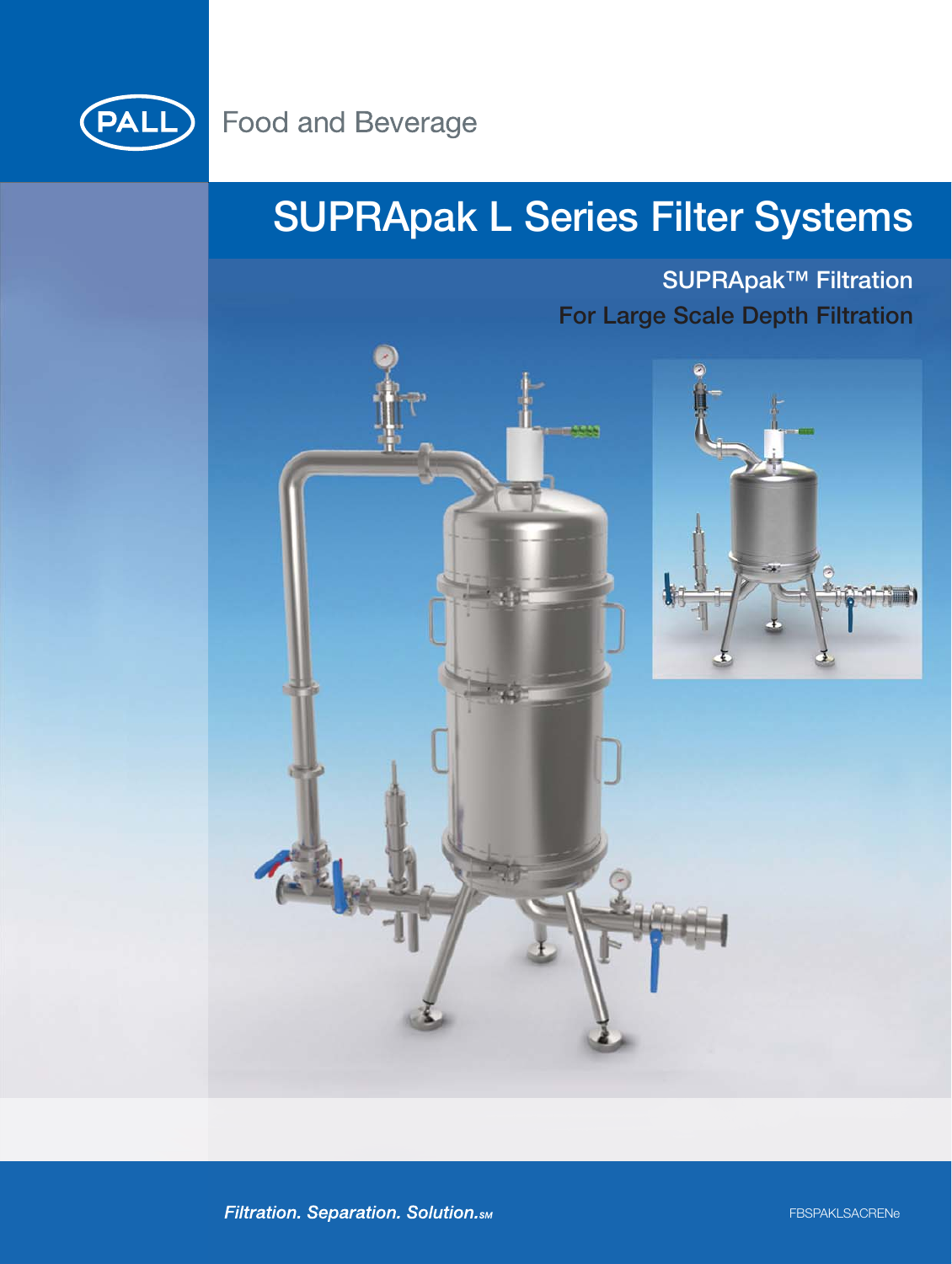## **SUPRApak Series SUPRApak L Series-SA Filter Systems**

SUPRApak L Series-SA filtration units are turn-key systems designed for use with SUPRApak L filter modules. They revolutionize depth filtration applications in the food and beverage industry, providing a cost-effective alternative to classical sheet filtration.

| Features                                                                                       | <b>Benefits</b>                                                                                                                                              |
|------------------------------------------------------------------------------------------------|--------------------------------------------------------------------------------------------------------------------------------------------------------------|
| Closed filtration<br>system                                                                    | • Increased process safety and<br>product quality; minimized<br>product losses, product<br>contamination risk and<br>personnel exposure to<br>process fluids |
| Installation package<br>with standard<br>accessories                                           | • Turn-key installation allows<br>quick integration into existing<br>system                                                                                  |
| Compact design with<br>high filtration area                                                    | • Extremely high throughput at<br>low investment cost                                                                                                        |
| Drainable, low hold-up<br>volume assembly                                                      | • Higher product yield;<br>minimized cleaning costs                                                                                                          |
| High quality internal<br>surface finish, sanitary<br>and crevice-free<br>design                | • Enhanced cleanability                                                                                                                                      |
| Flexible modular<br>design                                                                     | • Production volumes can be<br>matched to equipment<br>capacity; capability for future<br>expansion                                                          |
| External tensioning<br>device with preset<br>torque limit                                      | • Provides secure operation<br>without bypass                                                                                                                |
| Dual inlet connections<br>on sizes exceeding<br>3 modules                                      | • Minimizes product mixing<br>zones                                                                                                                          |
| Simple, quick<br>installation and<br>servicing                                                 | • Reduced labor, maintenance<br>and downtime costs                                                                                                           |
| Filter module lifting<br>device available on<br>request                                        | • Eases filter installation and<br>removal                                                                                                                   |
| European ATEX<br>Directive, Group 2,<br>Category III<br>documentation<br>(Zones 1/21 and 2/22) | • Suitable for use in potentially<br>explosive environments                                                                                                  |

# **Technical Information**

## **Description**

SUPRApak L filtration units provide a closed system approach to high capacity depth filtration, maximizing product protection and minimizing product losses. Lower cost of ownership is achieved due to higher throughput, yield improvement, and reduced handling, cleaning, maintenance and downtime costs, when compared to sheet filtration.

SUPRApak L technology is ideal for use in distilled spirits, beer, sweetener, enzyme, gelatin, yeast extract, and other food and beverage applications.

SUPRApak L Series-SA units provide a complete installation package including standard accessories, which allows quick integration into an existing system. They hold from one to six SUPRApak L modules, representing up to approximately 60 m2 (646 ft2) of filtration area in a very compact and low hold-up volume design. They are available either in single dome or flexible modular design.

### **Specifications**

| Minimum/Maximum<br>Design Pressure <sup>1,2</sup>     |                       | Liquids: -1 to 8 barg (-14.5 to 116 psig)<br>Gases: -1 to 3.5 barg (-14.5 to 50.8 psig)                                                                                |  |  |
|-------------------------------------------------------|-----------------------|------------------------------------------------------------------------------------------------------------------------------------------------------------------------|--|--|
| Minimum/Maximum<br>Operating Temperature <sup>1</sup> |                       | -10 to 150 °C (14 to 302 °F)                                                                                                                                           |  |  |
| Materials of Construction                             |                       | Wetted parts 1.4404 (AISI 316L stainless steel)                                                                                                                        |  |  |
| Sealing Materials <sup>3</sup>                        |                       | <b>EPDM</b> elastomer                                                                                                                                                  |  |  |
| Internal<br>Surface Finish                            | Housing               | $\leq$ 0.8 micrometers Ra ( $\leq$ 32 Ra microinches),<br>electropolished                                                                                              |  |  |
|                                                       | Piping                | $\leq$ 0.8 micrometers Ra ( $\leq$ 32 Ra microinches)                                                                                                                  |  |  |
| Internal Welds                                        | Housing               | Dressed and blended to provide uniform ripple- and<br>crevice-free surface to < 0.8 micrometers Ra (< 32 Ra<br>microinches), electropolished                           |  |  |
|                                                       | Piping                | Weld finish is as welded, with a uniform, crevice-free<br>profile. $\leq$ 1.6 micrometers Ra ( $\leq$ 63 Ra microinches),<br>pickled and passivated or bright annealed |  |  |
| Connections                                           | Inlet/Outlet          | DN65 (DIN 11851)<br>2.5 inch ISO 2852 clamp coupling compatible<br>adaptors available by specific order                                                                |  |  |
|                                                       | Feed Fluid Vent       | DN6 (8 mm / 0.31 inch OD) hose tail                                                                                                                                    |  |  |
|                                                       | <b>Filtrate Vent</b>  | DN6 (8 mm / 0.31 inch OD) hose tail                                                                                                                                    |  |  |
|                                                       | Drains-Piping         | DN15 (18 mm / 0.71 inch OD) hose tail;                                                                                                                                 |  |  |
|                                                       | Drain-Safety<br>Valve | DN32 (34 mm / 1.34 inch OD)                                                                                                                                            |  |  |
| Module Compatibility <sup>4</sup>                     |                       | SUPRApak L series modules                                                                                                                                              |  |  |

<sup>1</sup> Maximum design pressure and temperature ratings are vessel ratings only. Safe operation will also depend on filter module and housing gasket use. EPDM assembly seals restrict continuous operating temperature to 130 ºC (266 ºF). For details on module temperature limitations, please refer to SUPRApak module literature.

<sup>2</sup> Design satisfies EC Pressure Equipment Directive (PED Assessment) (Fluid Group 2, Category III, Module H). Pressure rating is suitable for non-hazardous liquids or gases. The PED category and fluid group classification indicates suitability of housing use on distilled spirits less than 70% by weight absolute alcohol. For such applications, the maximum allowable temperature must be below the flash point. For 70% by weight absolute alcohol the flashpoint is 21 °C (69.8 °F).

<sup>3</sup> Please contact Pall to ensure the products meet specific National Legislation and/or Regional Regulatory requirements for food contact use.

<sup>4</sup> Refer to Pall Food and Beverage SUPRApak module literature for additional guidelines on use.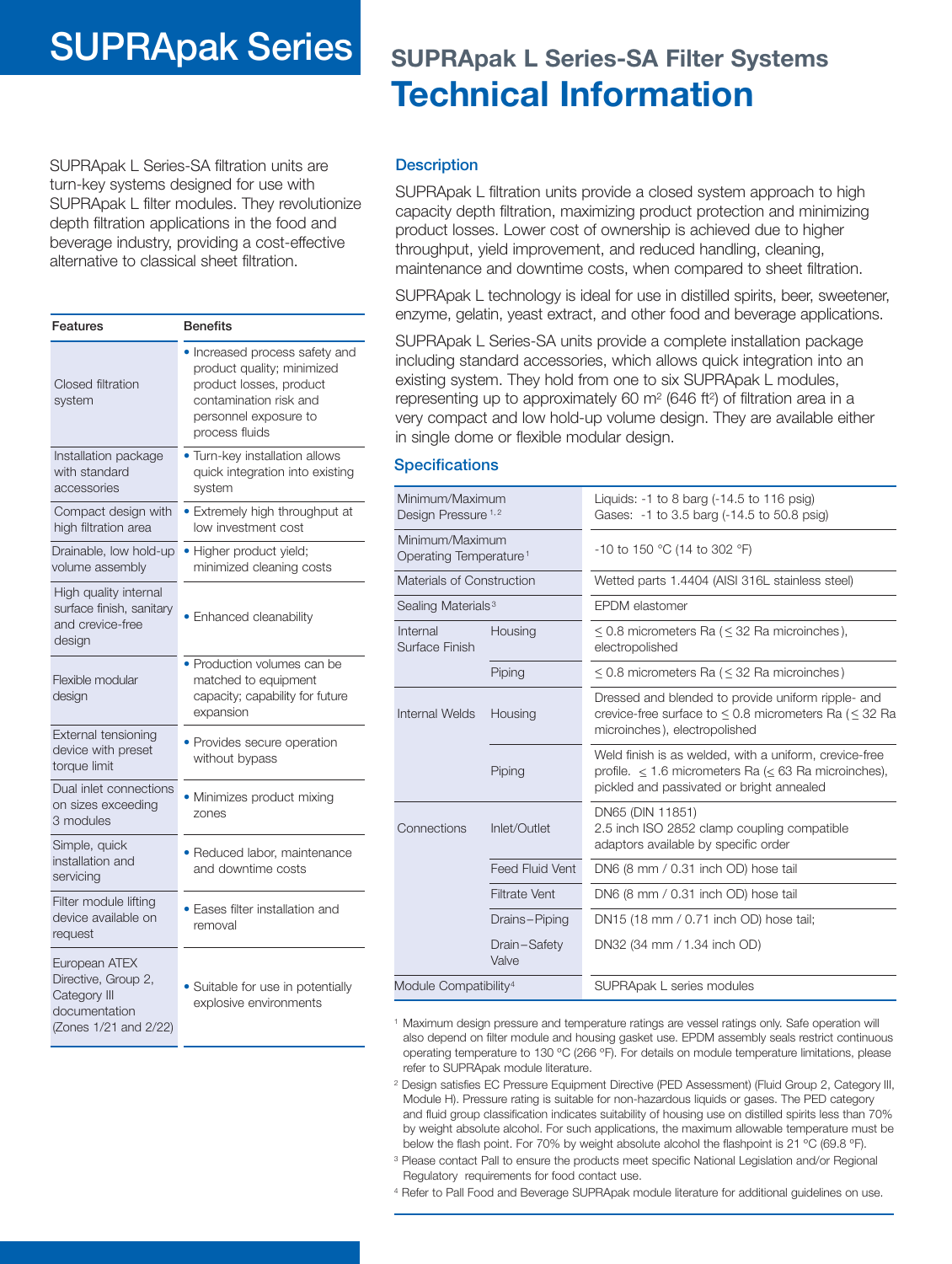## **SUPRApak L Series-SA Filter Systems Technical Information**

SUPRApak L Series-SA systems are supplied with standard accessories, which include different components depending on the housing height.

## **1 to 3-High Housings:**

• An inlet and an outlet butterfly valve, a safety device with drain assembly, a feed fluid vent assembly including sight glass, vent and pressure gauge, a downstream drain assembly with pressure gauge, and a downstream nonreturn valve

## **4 to 6-High Housings:**

• Two inlet and one outlet butterfly valves, a safety device with drain assembly, a vertical riser pipe with feed fluid vent assembly including sight glass, vent and pressure gauge, a downstream drain assembly with pressure gauge, and a downstream non-return valve

For additional accessories, see Optional Accessories.

## **Nominal Dimensions in mm (inches)** —

For specific dimensions, please contact Pall<sup>5</sup>.

|           | $L-100$     | $L - 200$<br>$L-210$ | $L - 300$<br>$L - 311$<br>$L - 320$ | $L - 421$<br>$L - 430$ | $L - 520$<br>$L - 522$ | $L-630$<br>$L - 632$ |
|-----------|-------------|----------------------|-------------------------------------|------------------------|------------------------|----------------------|
| $A^6$     | 1360 (53.5) | 1874 (73.8)          | 2389 (94.1)                         | 2870 (113)             | 3604 (141.9)           | 4113 (161.9)         |
| B         | 1021 (40.2) | 1280 (50.4)          | 1539 (60.6)                         | 1797 (70.7)            | 2056 (80.9)            | 2316 (91.2)          |
| C         | 877 (34.5)  | 1134 (44.6)          | 1392 (54.8)                         | 1652 (65.0)            | 1912 (75.3)            | 2172 (85.5)          |
| $D^7$     | 320 (12.6)  | 320 (12.6)           | 320 (12.6)                          | 320 (12.6)             | 320 (12.6)             | 320 (12.6)           |
| $E^8$     | 600 (23.6)  | 600 (23.6)           | 600 (23.6)                          | 794 (31.3)             | 794 (31.3)             | 794 (31.3)           |
| $F^{8,9}$ | 773 (30.4)  | 773 (30.4)           | 773 (30.4)                          | 773 (30.4)             | 773 (30.4)             | 773 (30.4)           |
| G         | 457.2 (18)  | 457.2 (18)           | 457.2 (18)                          | 457.2 (18)             | 457.2 (18)             | 457.2 (18)           |

<sup>5</sup> Pall Corporation reserves the right to make dimensional modifications at any time, maintaining the same fit, form, and function. Please request a general arrangement drawing if exact dimensions are required.

<sup>6</sup> Dimension 'A' is maximum height clearance required, for lifting entire dome. Lifting dome sections in parts reduces amount of clearance needed.

<sup>7</sup> Adjustable (leg height adjustment)

<sup>8</sup> Indicated dimensions are for installations requiring DIN connections. For installations requiring clamp coupling connections, an optional DIN to clamp coupling adaptor is additionally available. See Optional Accessories. If adaptors are added to the inlet and outlet connections, add 85.3 mm (3.4 in) for each adaptor to the pipeline length.

9 Dimension includes optional pipeline sight glass. Subtract 162 mm (6.4 in) from this dimension for installations without sight glass.

## $\sim$   $14.4$ NON-HAZARDOUS GAS SERVICE -14.5/50.8 psi g  $-10$  $1+2$  $-15$  $-$ <sup>0038</sup> II 2 GD SPLSA()()()()()A G F c E CAexternal come/module rem

Figure 1: Dimensional information, 1 to 3-high housings



Figure 2: Dimensional information, 4 to 6-high housings

## **Volume and Weight<sup>10</sup>**

|           | L-100 | $L - 200$ | $L-210$ | <b>L-300</b> | L-311 | L-320 | L-421 | L-430 | L-520 | L-522 | L-630 | L-632 |
|-----------|-------|-----------|---------|--------------|-------|-------|-------|-------|-------|-------|-------|-------|
| Volume L  | 60    | 102       | 102     | 145          | 145   | 145   | 194   | 194   | 232   | 232   | 282   | 282   |
| (US gal)  | (16)  | (27)      | (27)    | (38)         | (38)  | (38)  | (51)  | (51)  | (61)  | (61)  | (75)  | (75)  |
| Weight kg | 84    | 93        | 100     | 102          | 116   | 109   | 140   | 133   | 144   | 151   | 154   | 161   |
| (lb)      | (185) | (205)     | (221)   | (225)        | (256) | (240) | (309) | (293) | (318) | (333) | (340) | (355) |

<sup>10</sup> Volumes and weights include housing, pipework, standard accessories.

## **Standard Documentation<sup>11</sup>**

- Certificate of Conformity to Quality Standards Final Inspection Certificate Installation/Operating Manual (IOM)
	-
- 

11Additional documentation packages can be ordered. Please request PPD004BRONZ, PPD004SILVER, or PPD004GOLD.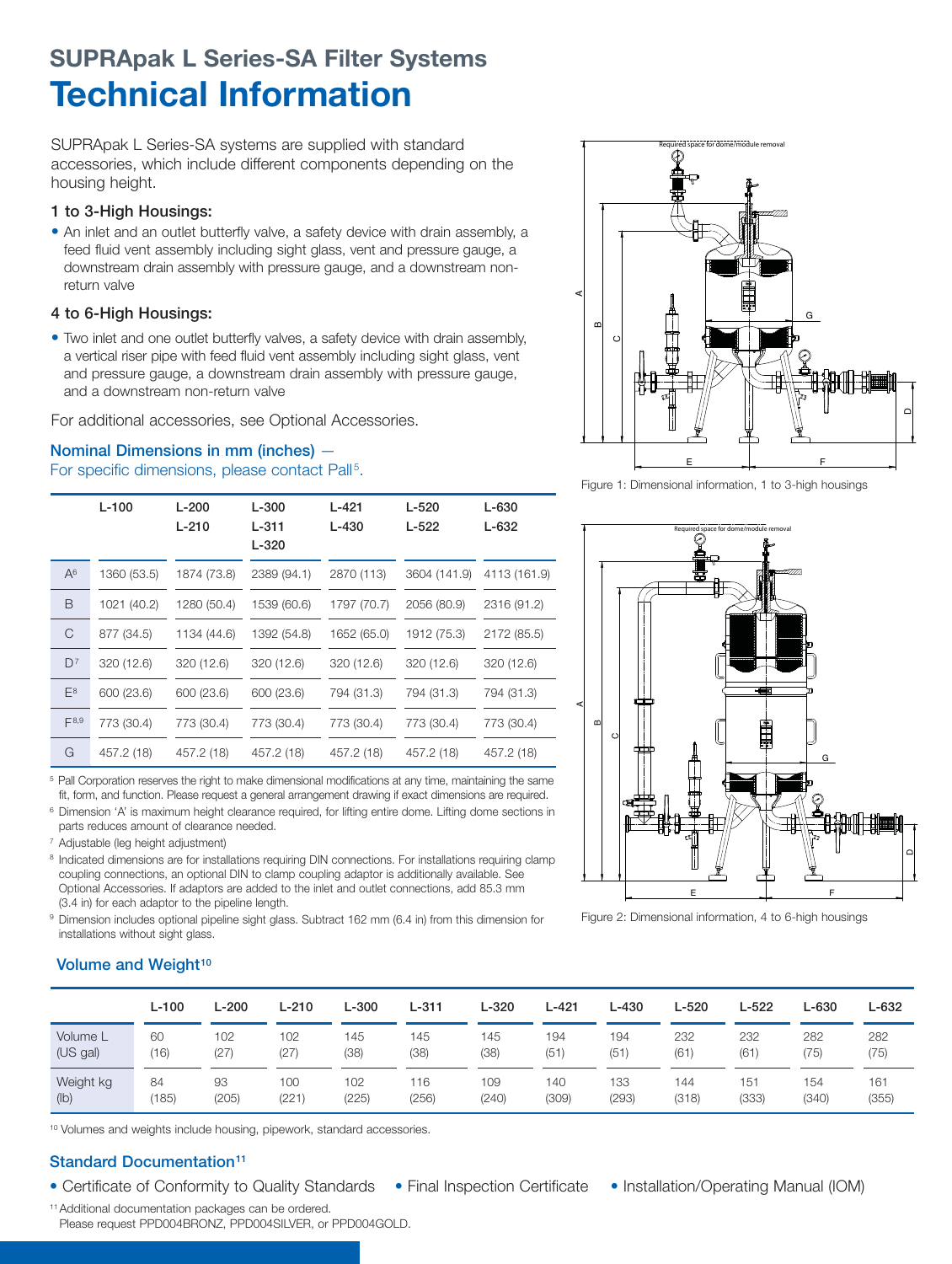## **SUPRApak Series SUPRApak L Series-SA Filter Systems Ordering Information**

**This is a guide to the part numbering structure and possible options only. For availability of specific options, please contact Pall.**

**Part Number: SPL SA TVA** 

**Table 1**

## **Example Part Number: SPLSA421TVA**

**Note:** See bold reference codes in the tables.

### **Table 1**

| Code <sup>12</sup> | <b>Bowl Height</b><br>and Configuration | Number of<br><b>SUPRApak Modules</b> |
|--------------------|-----------------------------------------|--------------------------------------|
| 100                | 1-High Bowl                             |                                      |
| 200                | 2-High Bowl                             | 2                                    |
| 210                | 2-High Split Bowl                       | 1 or $2$                             |
| 300                | 3-High Bowl                             | 3                                    |
| 311                | 3-High Split Bowl                       | 1, 2, or 3                           |
| 320                | 3-High Split Bowl                       | 1 or 3                               |
| 421                | 4-High Split Bowl                       | 1, 2, 3, or 4                        |
| 430                | 4-High Split Bowl                       | 1 or $4$                             |
| 520                | 5-High Split Bowl                       | 3 or 5                               |
| 522                | 5-High Split Bowl                       | 1, 3, or 5                           |
| 630                | 6-High Split Bowl                       | 3 or 6                               |
| 632                | 6-High Split Bowl                       | 1, 3, 4, or 6                        |

<sup>12</sup> For shortest possible lead times, please choose preferred housing options 100, 210, 311, 421, 522, or 632.

## **Optional Accessories**

| Part No.        | Description                                                          | <b>Details</b>                                                                     |
|-----------------|----------------------------------------------------------------------|------------------------------------------------------------------------------------|
| ACS1035AA       | Sight Glass DN65                                                     | For filtrate piping                                                                |
| 25590-022613    | <b>Hot Fluid Core</b>                                                | 1.4404 (AISI 316L SS)                                                              |
| 25590-0226-0113 | Hot Fluid Core Extension Z1                                          | 1.4404 (AISI 316L SS)                                                              |
| 25590-0226-0213 | Hot Fluid Core Extension Z2                                          | 1.4404 (AISI 316L SS)                                                              |
| ACS1036AA       | Hook Spanner DN10-20                                                 | Tool                                                                               |
| ACS1037AA       | Hook Spanner DN25-100                                                | Tool                                                                               |
| ACS1116AA       | Maintenance Tool Kit                                                 | Hook spanners,<br>adjustable torque wrench,<br>torque unit tools                   |
| ACS1034GM       | Inlet/Outlet Adaptor (DN65 $- 2 \frac{1}{2}$ inch<br>clamp coupling) | Adaptor for piping<br>adaption from DN to ISO<br>2852 clamp coupling<br>connection |

<sup>13</sup> For hot fluid filtration (>40  $\degree$ C/ >104  $\degree$ F) select Hot Fluid Core for the top module in the stack and add Hot Fluid Core Extension Z1 (1-high section) and/or Hot Fluid Core Extension Z2 (2-high section) as required. A 1-high housing will only require the Hot Fluid Core.



Figure 3: Stainless steel core for hot fluid filtration



Figure 4: Cutaway view of SUPRApak housing with SUPRApak modules



Figure 5: Single and split bowl designs offer flexibility. See Table 1.